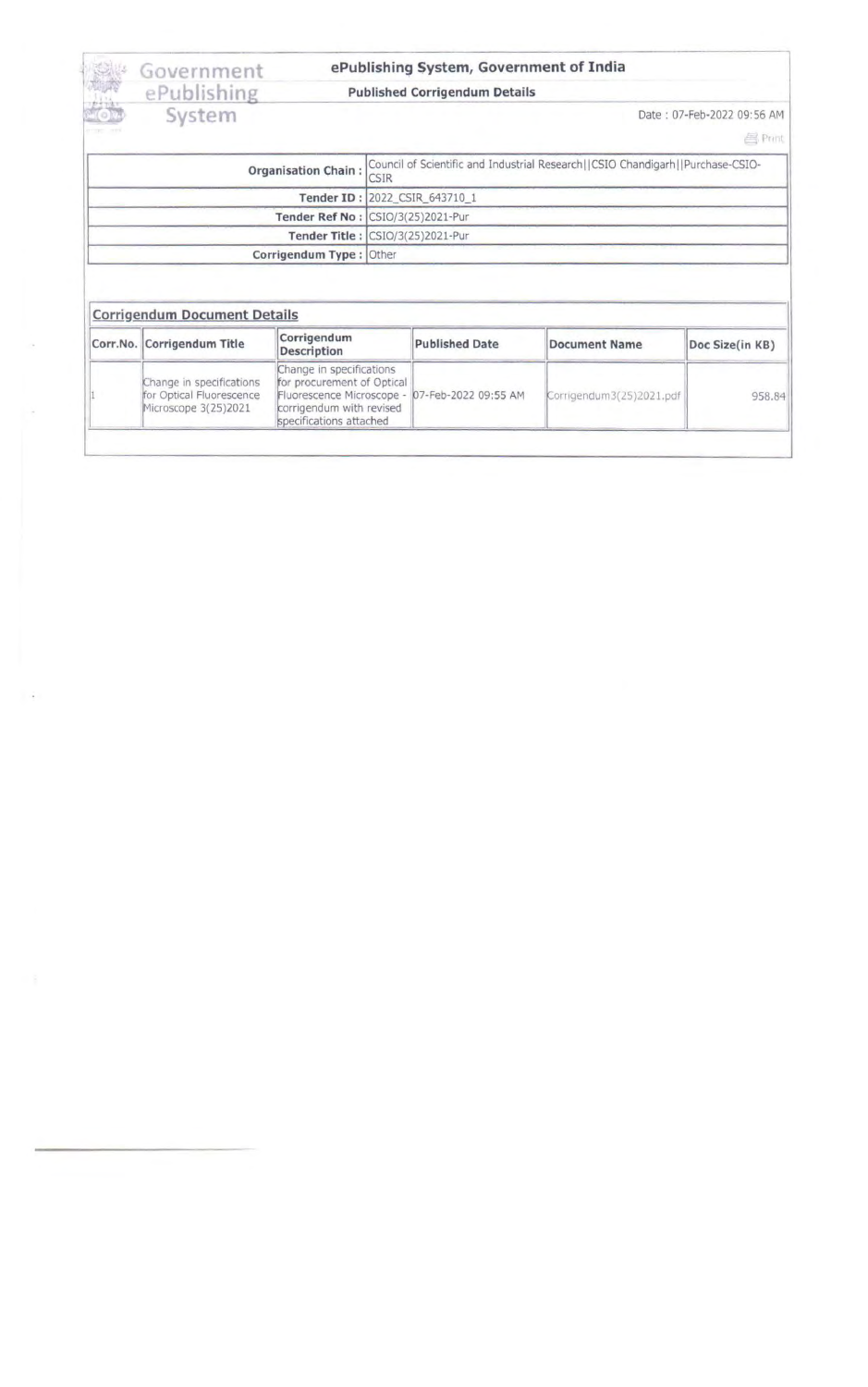

सीएसआईआर - केन्द्रीय वैज्ञानिक उपकरण संगठन (वैज्ञानिक तथा औद्योगिक अनुसंधान परिषद्) सैक्टर-30 सी, चण्डीगढ़ (भारत) CSIR-Central Scientific Instruments Organisation (Council of Scientific & Industrial Research) Sector 30-C. Chandigarh (India) www.csio.res.in



#### PURCHASE SECTION

No. CSI0/3(25)/2021-Pur February 04, 2022

#### CORRIGENDUM

Subject: Procurement of Optical Fluorescence Microscope

Ref:- E-Publish Tender ID No. ID No. 2022\_CSIR\_643710\_1 dated 25.01.2022

Please refer our Tender for Procurement of Optical Fluorescence Microscope published under above referred Tender ID. Based on the representation made by the bidder, it has been decided to revise the specifications. The revised specifications are enclosed.

The bidders are requested to submit their bid as per revised specifications and the bidders who have already submitted their bid are requested to submit the fresh tender.

Other Terms & conditions will remain the same.

The clarifications/queries can be sought through e.mail at cosp@csio.res.in

 $H_1$   $K$   $K$ <br>(Mohinder Kumar)

Controller of Stores & Purchase

COA's Office: (0172) 2657900, 2672242, Fax: (0172) 2657082, COSP: (0172) 2672212, TeleFax: (0172) 2652651 SPO's Office: (0172) 2652082, COFA's Office: (0172) 2642167, 2672296, Fax: (0172) 2651756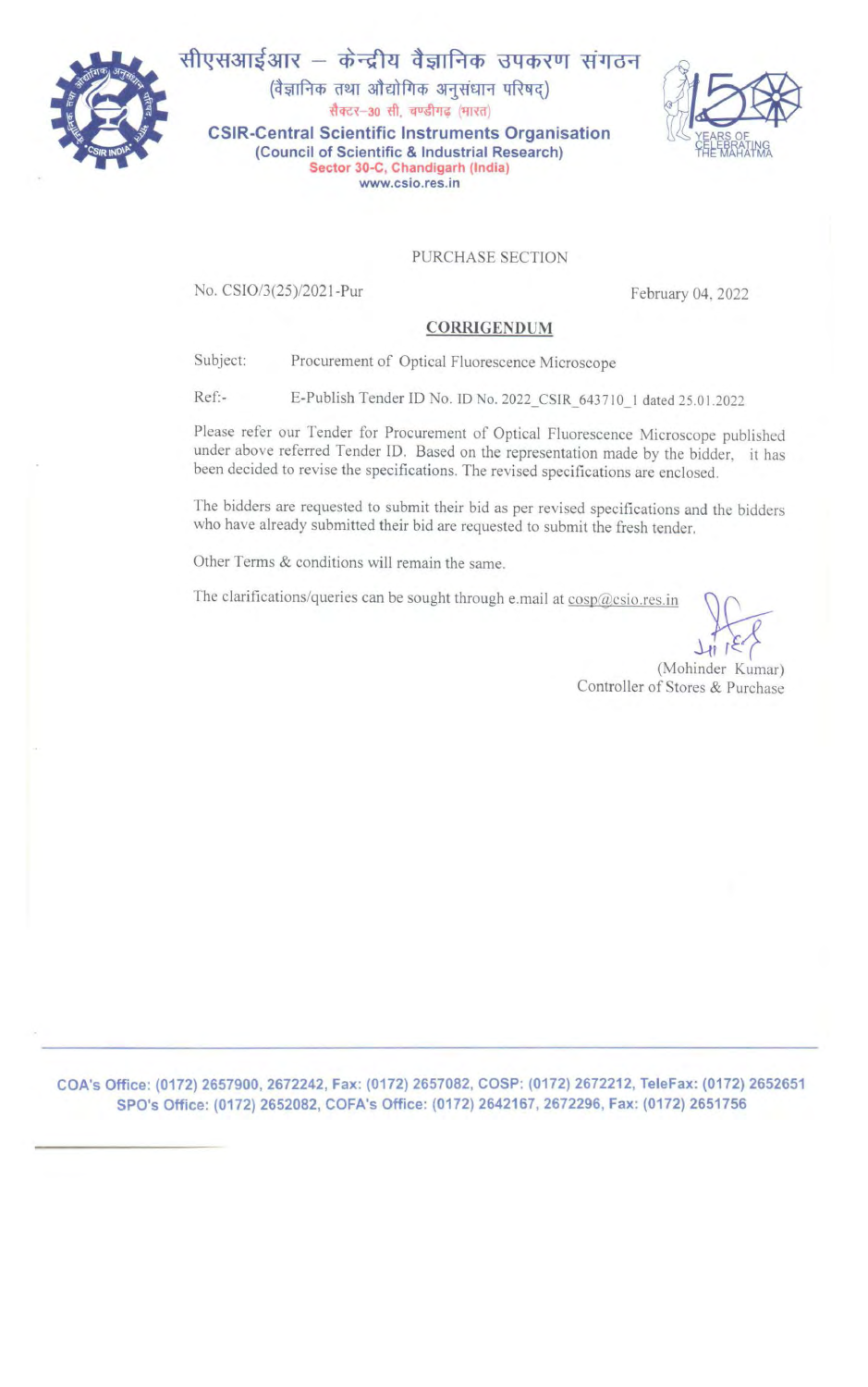APPLICATION SCOPE OF MICROSCOPE: Biological and Material science related application

#### SCOPE OF WORK BY THE SUPPLIER/MANUFACTURER:

- To supply, install and commission instrument at CSIR-CSIO.
- To demonstrate and prove performance of the machine.
- Training to CSIR-CSIO staff for 3 days related to routine operation, application and maintenance of the
- machine.

#### REQUIRED SPECIFICATIONS

| <b>Parameters/Modules</b><br>Required | Inverted microscope with modules viz; Phase contrast, fluorescence, bright field, DIC,<br>Dark field                                                                                                                                                                                                                                                                                                                                                                                                                                                                                                                                                                                                                      |  |  |  |
|---------------------------------------|---------------------------------------------------------------------------------------------------------------------------------------------------------------------------------------------------------------------------------------------------------------------------------------------------------------------------------------------------------------------------------------------------------------------------------------------------------------------------------------------------------------------------------------------------------------------------------------------------------------------------------------------------------------------------------------------------------------------------|--|--|--|
| Stand                                 | • Stand with motorized focus drive.<br>• Function/Control keys for light and contrast manager interfaces, etc.<br>• Touchscreen TFT/Display.<br>. Upgradable for beam path deflection for coupling laser through back or side port.<br>Stand should be supplied with all required accessories to make it fully functional.                                                                                                                                                                                                                                                                                                                                                                                                |  |  |  |
| Illuminator                           | • Two Illuminators (one halogen & one LED based), with housing for mounting on the<br>lamp interface for transmitted and reflected light, with a switching mirror to switch<br>between the two.<br>Illuminators should be supplied with all required components and accessories to<br>make it fully functional.                                                                                                                                                                                                                                                                                                                                                                                                           |  |  |  |
| Eyepiece                              | • 10X magnification, F.N. 22 mm or more<br>• Observation Tube: In range from 30to45 ° with manual shutter.                                                                                                                                                                                                                                                                                                                                                                                                                                                                                                                                                                                                                |  |  |  |
| Nosepiece                             | • Six positions or more motorized nosepiece with individual slots to mount objective<br>specific DIC Slider for each objective, analyzer to accommodate objectives of<br>different magnifications.<br>Item should be supplied with all supportive and essential accessories to make the<br>system fully functional.                                                                                                                                                                                                                                                                                                                                                                                                       |  |  |  |
| Objective(s)                          | . High performance objectives suitable for bright field, dark field DIC and<br>fluorescence applications with following magnification;<br>(i) LD $4x$ or $5x$ with NA 0.10 or more<br>$(ii)$ LD $10x/NA$ 0.25 or more<br>$(iii)$ LD $20x/NA$ 0.4 or more<br>(iv) LD fluorescence $40x/NA$ 0.6 or more<br>(v) EC fluorescence $100 x/NA$ 1.3 (oil) or more<br>• Additional 50 x/NA 0.75 or more, objective for material science application.<br>· DIC accessories should be provided for 40x & 100x objectives, with suitable<br>condenser module.<br>All optical components should be supportive for deep UV. All necessary<br>accessories required to be provided with the system to make it functionally<br>functional. |  |  |  |
| <b>Stage</b>                          | Manual stage with universal holders/different inserts e.g for slides and petri dishes and<br>multiwell plates, etc.<br>The stage should be provided will all required accessories to make the system<br>fully functional.                                                                                                                                                                                                                                                                                                                                                                                                                                                                                                 |  |  |  |
| Condenser                             | • Long distance motorizedcondenser with NA 0.55, suitable for all microscopy<br>techniques; BF, PH, DIC, etc, with at least 6 positions for condenser optics,<br>including shutter.<br>. Polarizer and Analyzer module DIC for transmitted light.                                                                                                                                                                                                                                                                                                                                                                                                                                                                         |  |  |  |